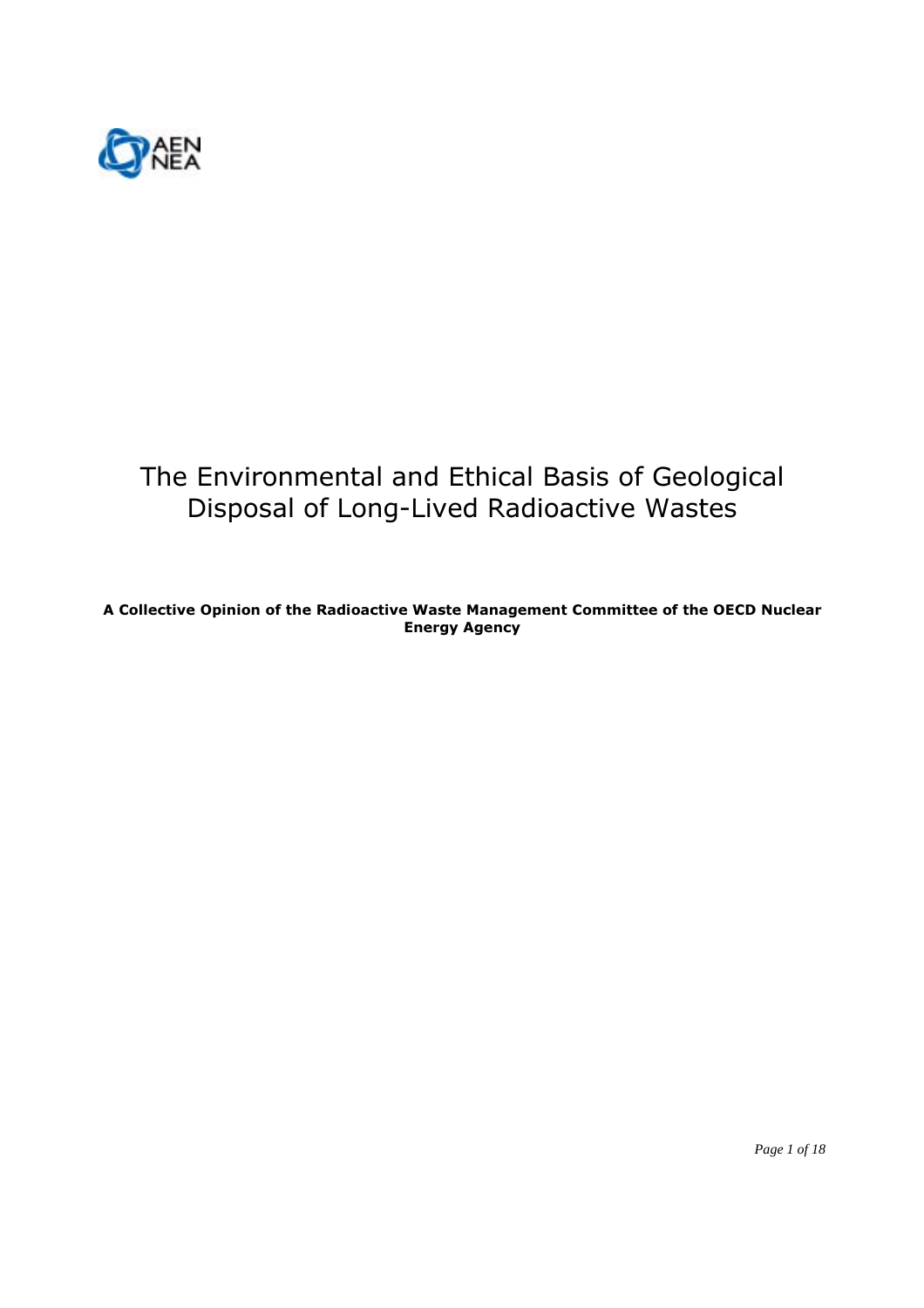#### **ORGANISATION FOR ECONOMIC CO-OPERATION AND DEVELOPMENT**

Pursuant to Article 1 of the Convention signed in Paris on 14th December 1960, and which came into force on 30th September 1961, the Organisation for Economic Co-operation and Development (OECD) shall promote policies designed:

- to achieve the highest sustainable economic growth and employment and a rising standard of living in Member countries, while maintaining financial stability, and thus to contribute to the development of the world economy;
- to contribute to sound economic expansion in Member as well as non-member countries in the process of economic development; and
- to contribute to the expansion of world trade on a multilateral, non-discriminatory basis in accordance with international obligations.

The original Member countries of the OECD are Austria, Belgium, Canada, Denmark, France, Germany, Greece, Iceland, Ireland, Italy, Luxembourg, the Netherlands, Norway, Portugal, Spain, Sweden, Switzerland, Turkey, the United Kingdom and the United States. The following countries became Members subsequently through accession at the dates indicated hereafter: Japan (28th April 1964), Finland (28th January 1969), Australia (7th June 1971), New Zealand (29th May 1973), Mexico (18th May 1994), the Czech Republic (21st December 1995), Hungary (7th May 1996), Poland (22nd November 1996), Korea (12th December 1996) and the Slovak Republic (14 December 2000). The Commission of the European Communities takes part in the work of the OECD (Article 13 of the OECD Convention).

#### **NUCLEAR ENERGY AGENCY**

The OECD Nuclear Energy Agency (NEA) was established on 1st February 1958 under the name of the OEEC European Nuclear Energy Agency. It received its present designation on 20th April 1972, when Japan became its first non-European full Member. NEA membership today consists of 27 OECD Member countries: Australia, Austria, Belgium, Canada, Czech Republic, Denmark, Finland, France, Germany, Greece, Hungary, Iceland, Ireland, Italy, Japan, Luxembourg, Mexico, the Netherlands, Norway, Portugal, Republic of Korea, Spain, Sweden, Switzerland, Turkey, the United Kingdom and the United States. The Commission of the European Communities also takes part in the work of the Agency.

The mission of the NEA is:

- to assist its Member countries in maintaining and further developing, through international co-operation, the scientific, technological and legal bases required for a safe, environmentally friendly and economical use of nuclear energy for peaceful purposes, as well as
- − to provide authoritative assessments and to forge common understandings on key issues, as input to government decisions on nuclear energy policy and to broader OECD policy analyses in areas such as energy and sustainable development.

Specific areas of competence of the NEA include safety and regulation of nuclear activities, radioactive waste management, radiological protection, nuclear science, economic and technical analyses of the nuclear fuel cycle, nuclear law and liability, and public information. The NEA Data Bank provides nuclear data and computer program services for participating countries.

In these and related tasks, the NEA works in close collaboration with the International Atomic Energy Agency in Vienna, with which it has a Co-operation Agreement, as well as with other international organisations in the nuclear field.

#### *©* **OECD 1995**

Permission to reproduce a portion of this work for non-commercial purposes or classroom use should be obtained through the Centre français d'exploitation du droit de copie (CCF), 20, rue des Grands-Augustins, 75006 Paris, France, Tel. (33-1) 44 07 47 70, Fax (33-1) 46 34 67 19, for every country except the United States. In the United States permission should be obtained through the Copyright Clearance Center, Customer Service, (508)750-8400, 222 Rosewood Drive, Danvers, MA 01923, USA, or CCC Online: http://www.copyright.com/. All other applications for permission to reproduce or translate all or part of this book should be made to OECD Publications, 2, rue André-Pascal, 75775 Paris Cedex 16, France.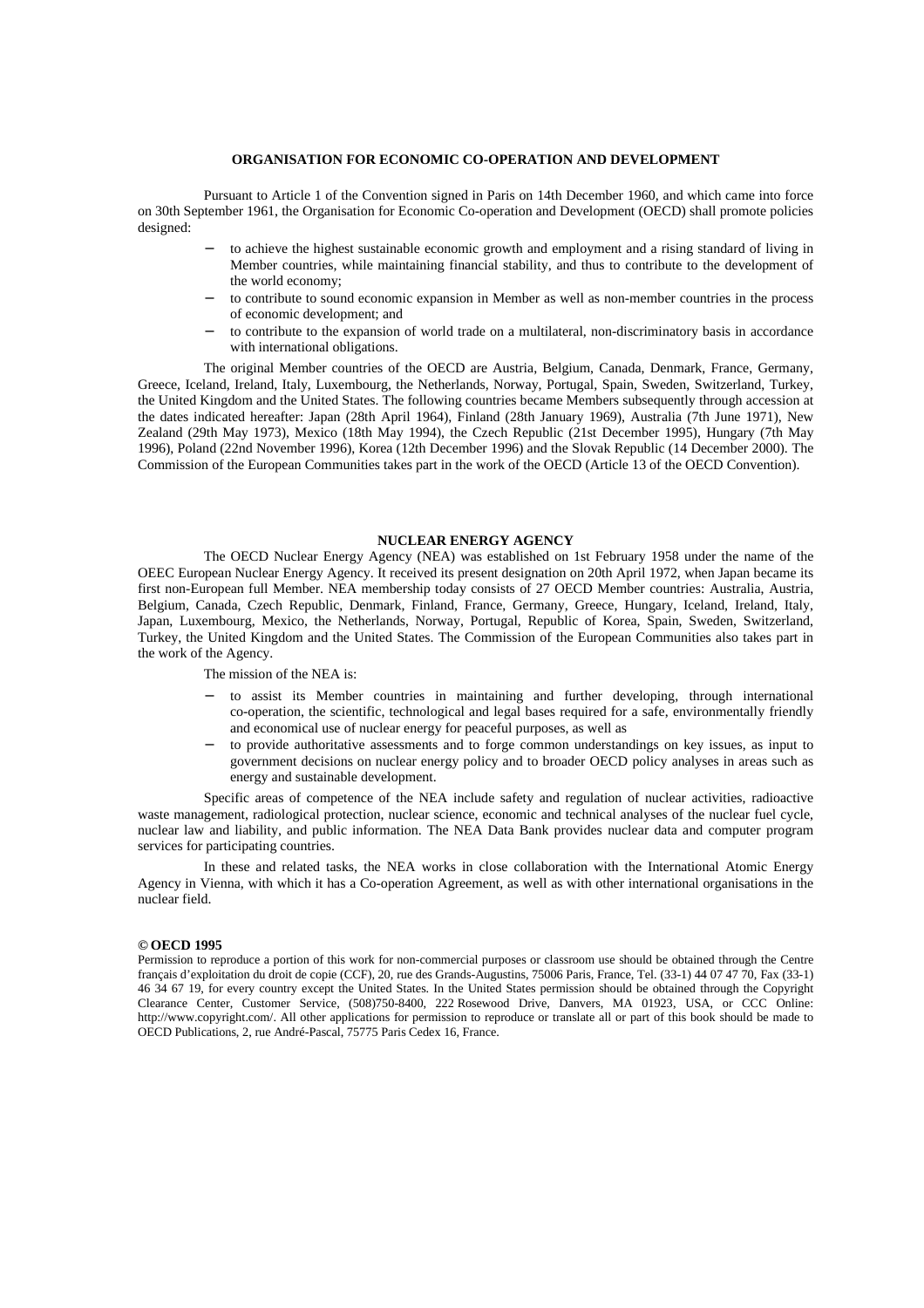

| THE ENVIRONMENTAL AND ETHICAL BASIS OF THE GEOLOGICAL DISPOSAL OF LONG-LIVED RADIOACTIVE WASTE 5 |  |
|--------------------------------------------------------------------------------------------------|--|
|                                                                                                  |  |
|                                                                                                  |  |
|                                                                                                  |  |
|                                                                                                  |  |
|                                                                                                  |  |
|                                                                                                  |  |
|                                                                                                  |  |
|                                                                                                  |  |
|                                                                                                  |  |
|                                                                                                  |  |
|                                                                                                  |  |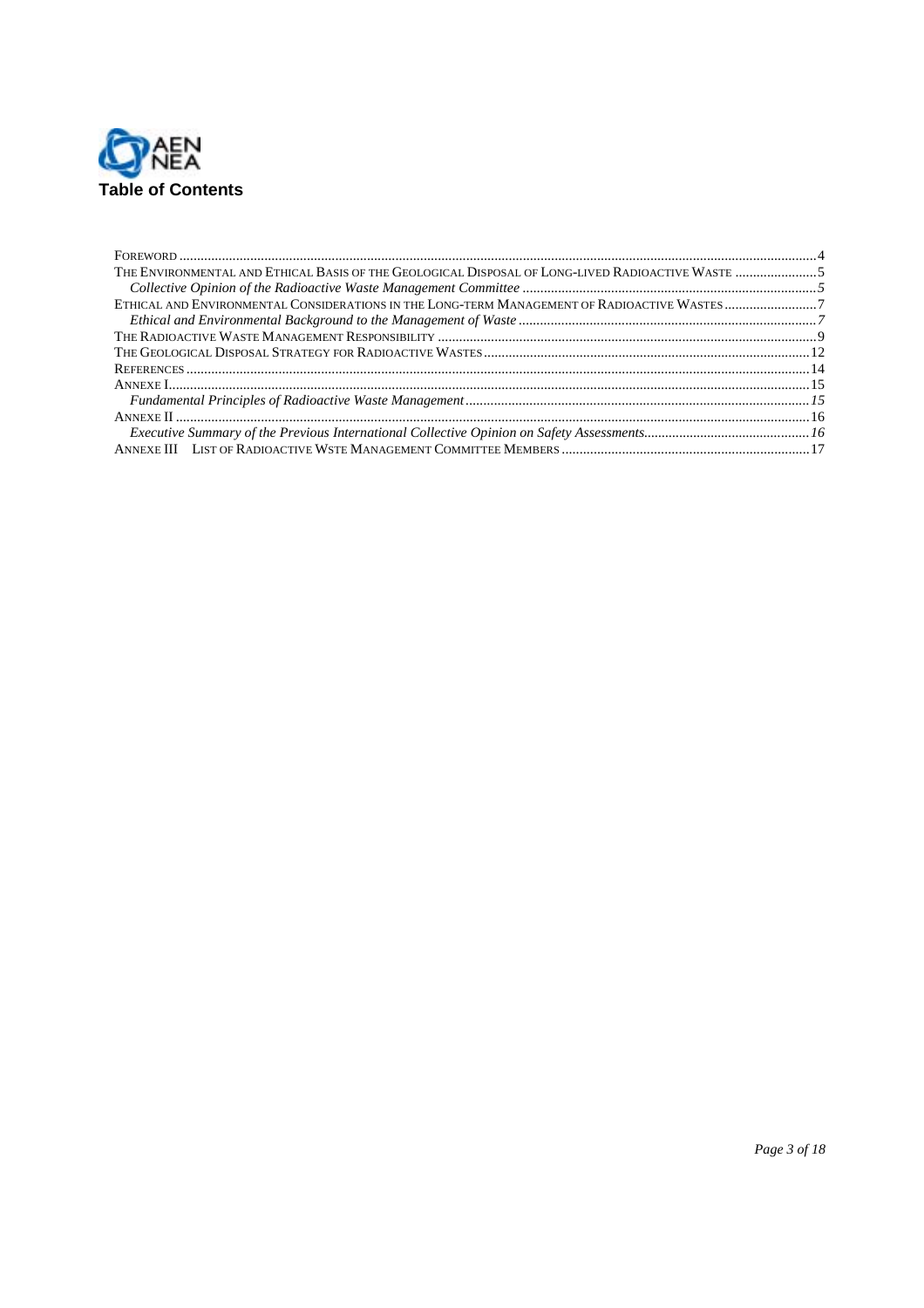

The safe disposal of radioactive wastes, and specifically the need to protect humans and the environment in the far future, is given particular attention in all countries engaged in nuclear power generation. It is also a concern in many other countries making use of radioactive materials for medical, industrial, or research purposes.

As for many environmental protection situations linked to industrial development, including the management of hazardous chemical materials, the safe disposal of radioactive wastes requires consideration of a broad range of scientific and technical factors relating to potential impacts on the biosphere, as well as basic ethical principles that reflect the expectations of society.

Whilst the state-of-the-art in this field is relatively advanced and known, diverging views are often expressed calling, from time to time, for a reappraisal of the proposed approaches and actions. As in many other areas, extensive international exchanges of views help in clarifying the issues involved and in formulating consensus positions which may assist national authorities in their search for appropriate solutions.

This report presents such a consensus position in the form of a Collective Opinion of the Radioactive Waste Management Committee (RWMC) of the OECD Nuclear Energy Agency. It addresses the strategy for the final disposal of long-lived radioactive wastes seen from an environmental and ethical perspective, including considerations of equity and fairness within and between generations. This Collective Opinion, by professionals having responsibilities at a national level in the field of radioactive waste management, is intended to contribute to an informed and constructive debate on this subject. It is based on recent work reported from NEA countries and on extensive discussions held at an NEA workshop organised in Paris in September 1994 on the Environmental and Ethical Aspects of Long-lived Radioactive Waste Disposal. Of particular importance in these discussions was the participation of the OECD Environment Directorate, and of independent experts from academic and environmental policy centres. The full proceedings of this workshop have been published by the OECD.

This report is published on the responsibility of the Secretary-General of the OECD. The opinions expressed do not necessarily reflect the position of national authorities in NEA Member countries or of international organisations.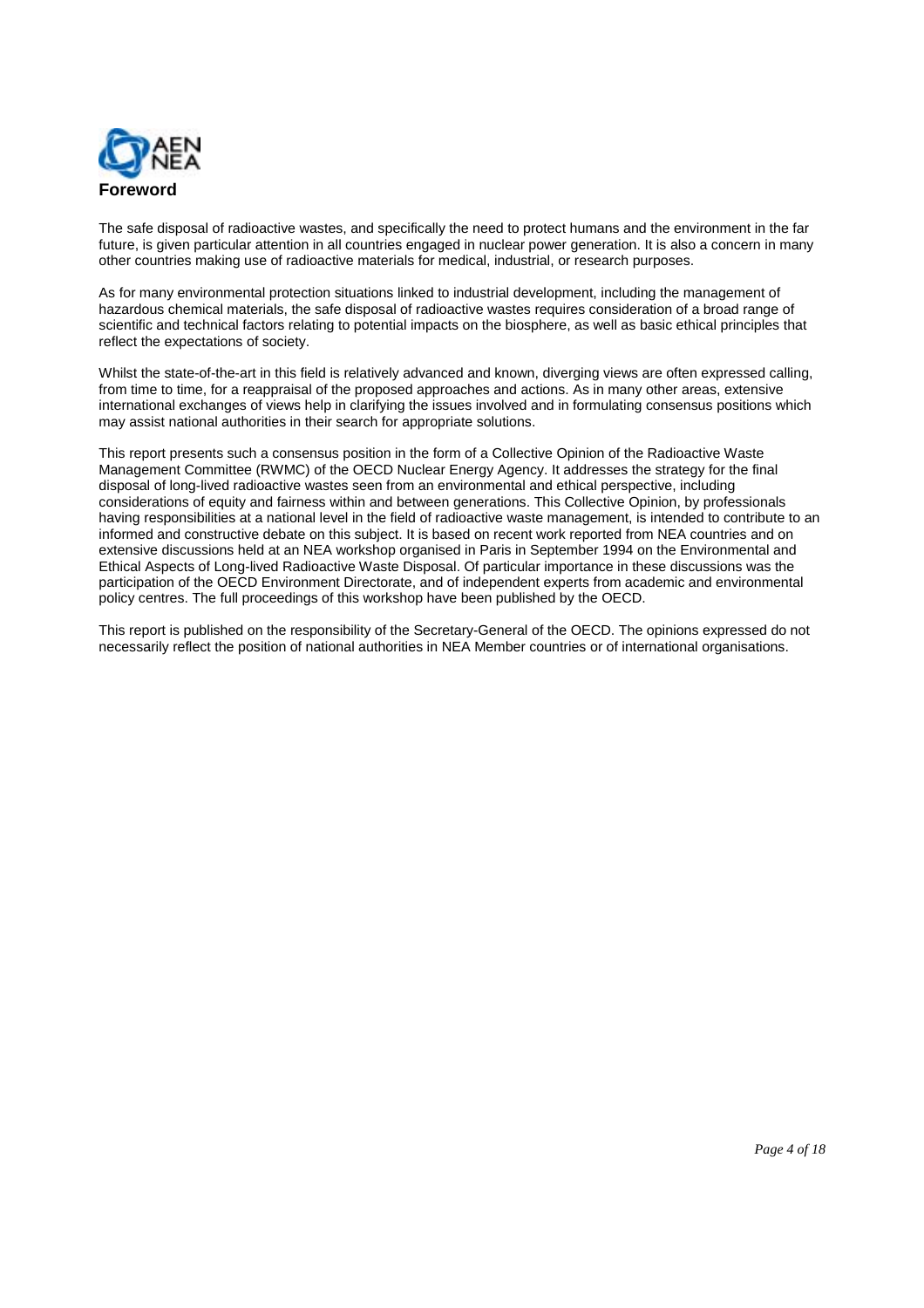

# **The Environmental and Ethical Basis of the Geological Disposal of Long-lived Radioactive Waste**

### **Collective Opinion of the Radioactive Waste Management Committee**

As part of its continuing review of the general situation in the field of radioactive waste management, and with particular reference to the extensive discussions at the recent NEA Workshop on Environmental and Ethical Aspects of Radioactive Waste Disposal [1], the RWMC reassessed the basis for the geological disposal strategy from an environmental and ethical perspective at its Special Session in March 1995. In particular, the RWMC focused its attention on fairness and equity considerations:

- between generations (intergenerational equity), concerning the responsibilities of current generations who might be leaving potential risks and burdens to future generations; and
- within contemporary generations (intragenerational equity), concerning the balance of resource allocation and the involvement of various sections of contemporary society in a fair and open decision-making process related to the waste management solutions to be implemented.

After a careful review of the environmental and ethical issues, as presented later and discussed in detail in the proceedings of the NEA Workshop, the members of the NEA Radioactive Waste Management Committee:

- consider that the ethical principles of intergenerational and intragenerational equity must be taken into account in assessing the acceptability of strategies for the long-term management of radioactive wastes;
- consider that from an ethical standpoint, including long-term safety considerations, our responsibilities to future generations are better discharged by a strategy of final disposal than by reliance on stores which require surveillance, bequeath long-term responsibilities of care, and may in due course be neglected by future societies whose structural stability should not be presumed;
- note that, after consideration of the options for achieving the required degree of isolation of such wastes from the biosphere, geological disposal is currently the most favoured strategy;
- believe that the strategy of geological disposal of long-lived radioactive wastes:
	- takes intergenerational equity issues into account, notably by applying the same standards of risk in the far future as it does to the present, and by limiting the liabilities bequeathed to future generations; and
	- takes intragenerational equity issues into account, notably by proposing implementation through an incremental process over several decades, considering the results of scientific progress; this process will allow consultation with interested parties, including the public, at all stages;
- note that the geological disposal concept does not require deliberate provision for retrieval of wastes from the repository, but that even after closure it would not be impossible to retrieve the wastes, albeit at a cost;
- caution that, in pursuing the reduction of risk from a geological disposal strategy for radioactive wastes, current generations should keep in perspective the resource deployment in other areas where there is potential for greater reduction of risks to humans or the environment, and consider whether resources may be used more effectively elsewhere;

Keeping these considerations in mind, the Committee members:

• confirm that the geological disposal strategy can be designed and implemented in a manner that is sensitive and responsive to fundamental ethical and environmental considerations;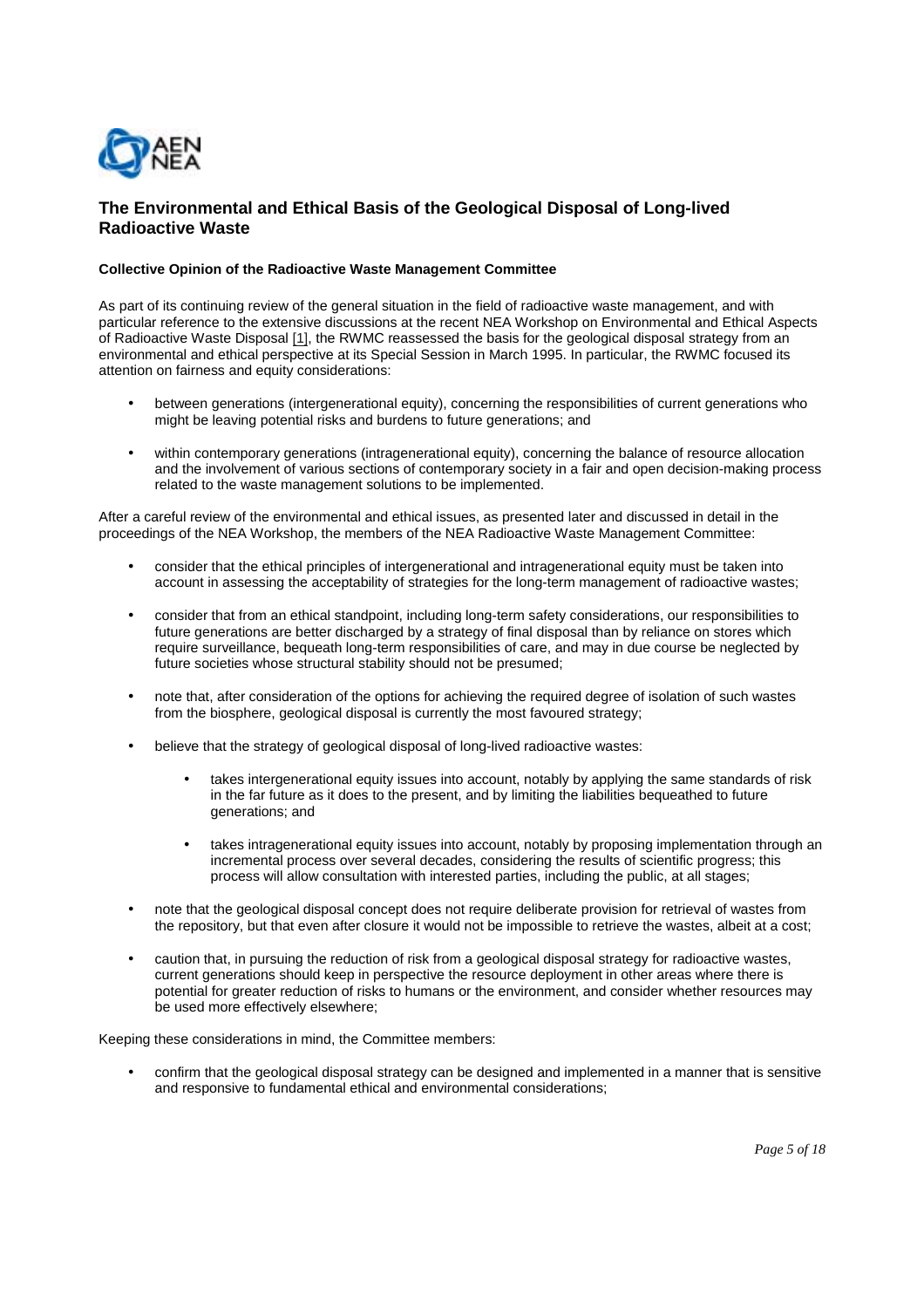

- conclude that it is justified, both environmentally and ethically, to continue development of geological repositories for those long-lived radioactive wastes which should be isolated from the biosphere for more than a few hundred years; and
- conclude that stepwise implementation of plans for geological disposal leaves open the possibility of adaptation, in the light of scientific progress and social acceptability, over several decades, and does not exclude the possibility that other options could be developed at a later stage.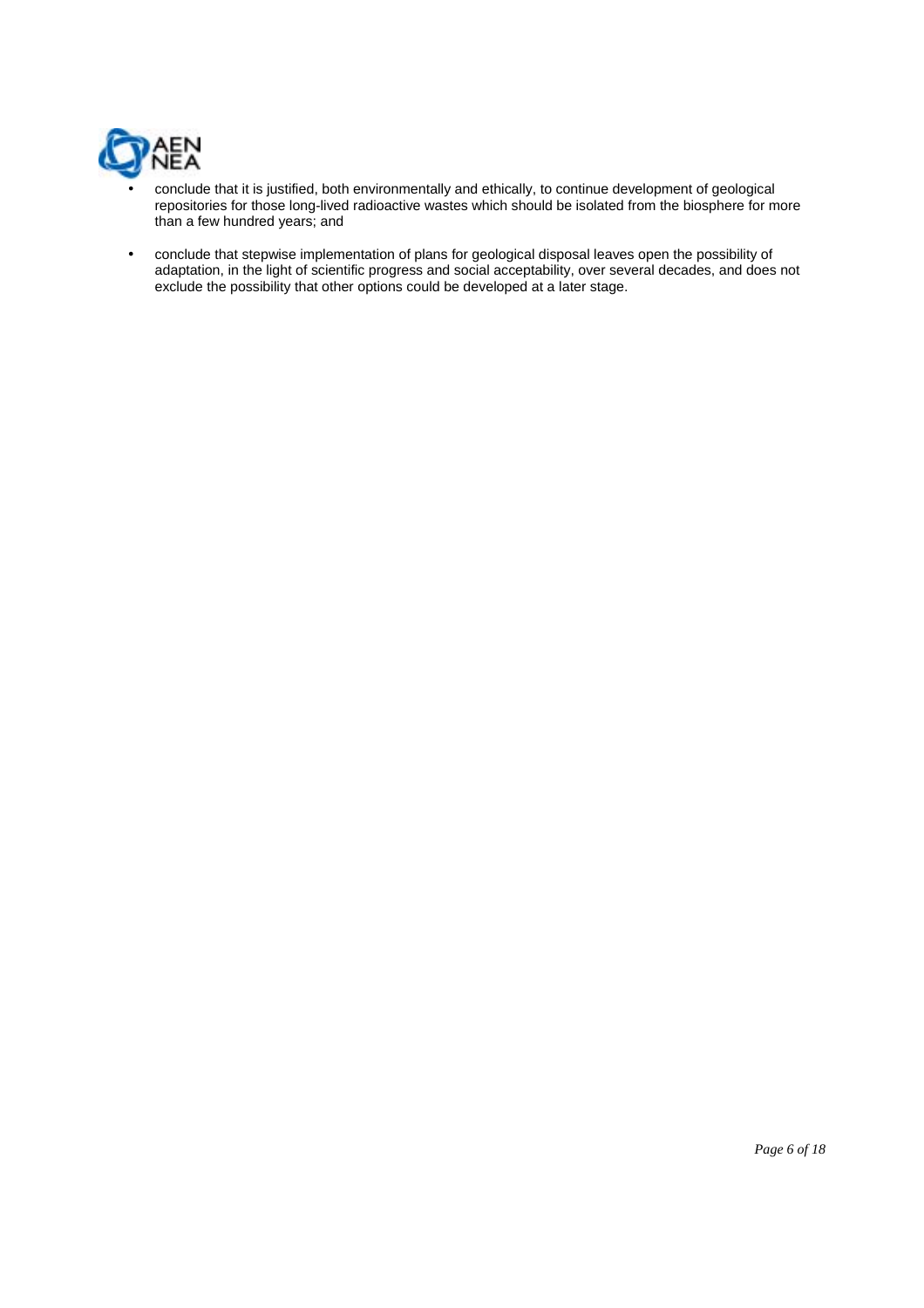

# **Ethical and Environmental Considerations in the Long-term Management of Radioactive Wastes**

#### **Ethical and Environmental Background to the Management of Waste**

The development and welfare of modern societies depend to a large extent upon the contribution of technology and industrial processes, such as the generation and widespread use of electricity. These processes are, in general, associated with the production of wastes, some of which are unavoidable, unrecyclable and hazardous. Such wastes require careful management to ensure adequate protection of humans and the environment. The timescales over which such protection is required can extend, in the case of wastes containing toxic chemical elements or long-lived radioactive isotopes, well beyond the lifespans of current or forthcoming generations, i.e., many thousands of years into the future. Hence there is an ethical imperative to care about future generations and to act in such a way as to preserve, as much as possible, their options to enjoy and benefit from the Earth's resources. Such a concern for the protection of human health and the environment in a developing world has been illustrated by the concept of "sustainable development" put forward by the World Commission on Environment and Development, "the Brundtland Commission", in 1987 [2]. This concept, which is principally an ethical one, was defined as "satisfying the needs of the present, without compromising the ability of future generations to meet their own needs".

The concept of "sustainable development" was chosen as the main theme of the United Nations Conference on Environment and Development in Rio de Janeiro in 1992, and was therefore extensively discussed. It is appropriate that the principles of this concept be applied to complex environmental issues such as the ones resulting from the production of potentially harmful wastes. Current environmental protection policies are increasingly concerned with issues of a global nature related to long-term consequences of, for example, ozone depletion and climate changes. In this context, an evolving environmental consciousness, coupled with the emergence of strong ethical concerns, indicate the importance attached to morally correct human conduct [3]. This trend should contribute to the adoption of public policies integrating both technical and ethical considerations to maximise the benefits and limit the potential adverse effects of industrial development now and in the future. It is therefore welcome that ethical issues are currently being integrated into the environmental debate.

This debate, however, is affected by the judgmental nature of ethical values which are themselves influenced by the professional, cultural and social backgrounds of the participants. As a result, a balanced and objective understanding of environmental or health impacts is often difficult to separate from the interests of those involved in the debate, particularly those who may be directly affected and those who have an obvious interest. It is, therefore, of some importance that the discussion of ethical and other considerations be approached with an open mind and involve a broad spectrum of public representatives in order to create the conditions for a sound analysis of all the relevant aspects. This Collective Opinion is intended to contribute to that analysis by presenting the view of the national representatives comprising the Radioactive Waste Management Committee of NEA, having considered carefully the results of the Workshop referred to above.

In the management of wastes having a long-term potential for harm, interest focuses on two classes of ethical concerns.

The first is the achievement of "intergenerational equity" by choosing technologies and strategies which minimise the resource and risk burdens passed to future generations by the current generations which produce the wastes. It is a fact of life that each generation leaves a heritage to posterity, involving a mix of burdens and benefits, and that today's decisions may foreclose options or open new horizons for the future. This is unavoidable, but our actions and decisions will be more acceptable if appropriate degrees of equity or justice are respected, and we do not unduly restrict the freedom of choice of future generations. In the case of nuclear energy production and the management of radioactive wastes, as with various other aspects of industrial activity, the balance between the benefits which are enjoyed by present and future generations through sustained technological development, and the liabilities which may be imposed on future gene-rations over a long period, must be carefully scrutinised. As radioactive wastes already exist, as a result of past and current activities, the issue of waste management has to be faced regardless of the future of nuclear energy. The objective is to manage the wastes in such a way that potential future impacts are kept at a level that is acceptable both ethically and in terms of safety. In the context of financial provisions for future liabilities there are real concerns whether the value of an invested monetary provision will compensate a society faced, many generations later, with the physical task which the provision was intended to fund. The preferred strategy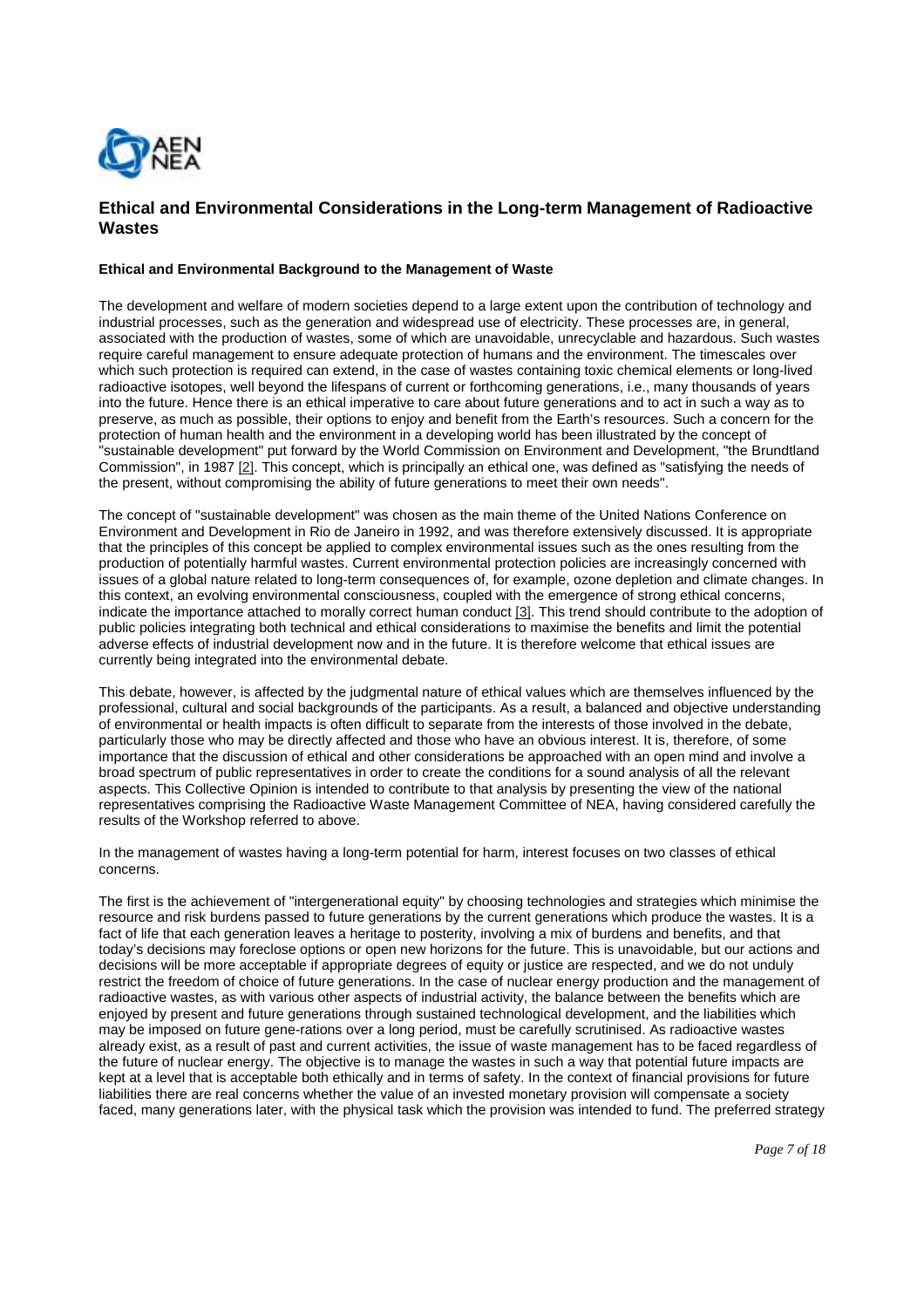

is to accomplish key tasks of technology development and repository siting within the timescale of current generations.

The second concern is the achievement of "intragenerational equity" and in particular an ethical approach to the handling, within current generations, of questions of resource allocation and of public involvement in the decisionmaking process. The form of this process is shaped to some extent by national institutions and political factors, and it was not therefore included in the NEA Workshop background papers, but the need for public involvement was emphasised in the workshop discussions and its importance in making key decisions, such as the timing of waste disposal actions, is clear. When considering resource allocation, risks from radioactive wastes must be kept in perspective with competing projects in the area of human health and environmental protection. Also relevant in this context is the consideration of equity and fairness for communities which are judged to be affected by the construction and operation of a centralised national facility such as a geological repository for long-lived wastes.

Consideration of these concerns leads to a set of principles to be used as a guide in making ethical choices about waste management strategy:

- the liabilities of waste management should be considered when undertaking new projects;
- those who generate the wastes should take responsibility, and provide the resources, for the management of these materials in a way which will not impose undue burdens on future generations;
- wastes should be managed in a way that secures an acceptable level of protection for human health and the environment, and affords to future generations at least the level of safety which is acceptable today; there seems to be no ethical basis for discounting future health and environmental damage risks;
- a waste management strategy should not be based on a presumption of a stable societal structure for the indefinite future, nor of technological advance; rather it should aim at bequeathing a passively safe situation which places no reliance on active institutional controls.

Clearly, the development of waste management policy and plans should be openly discussed with representatives from all concerned sections of society.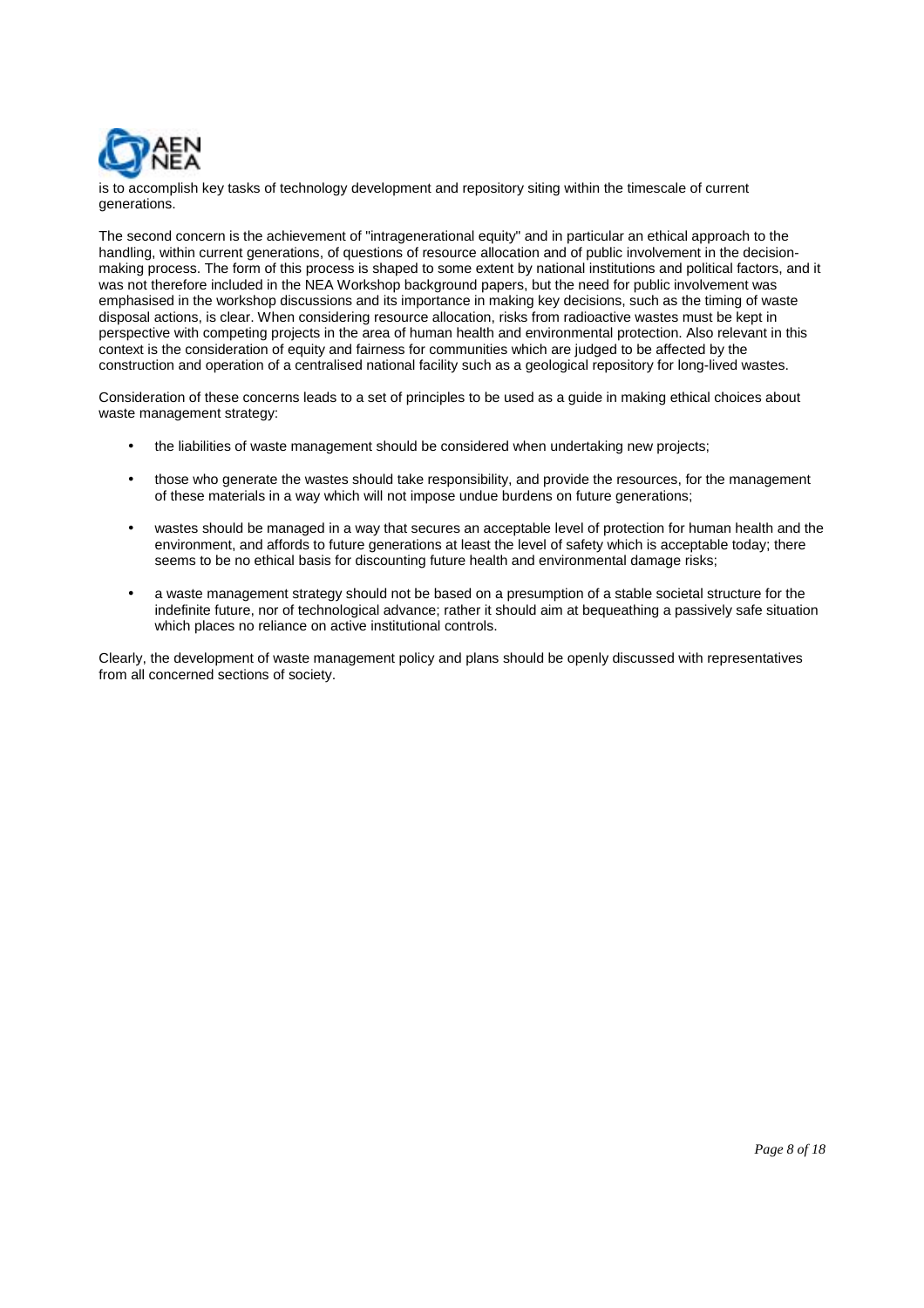

# **The Radioactive Waste Management Responsibility**

The need to protect humans and the environment from the potentially adverse effects of radioactive wastes is clearly recognized, particularly for long-lived wastes such as nuclear spent fuels or wastes from spent fuel reprocessing. In fact, consideration of the very long-term and future generations became at an early stage a fundamental concern in the management of radioactive wastes, arising from the principle that current generations producing the wastes should bear, to the extent possible, the responsibility to manage it [4]. Accordingly, a strategy was developed for the isolation of radioactive wastes from humans and the environment for times sufficiently long to ensure that any future releases of radioactive substances to the environment be at a level that would not be unacceptable today. This strategy, which explicitly acknowledges the potential long- term radiological hazard, has the objective of ensuring that future populations are protected at a level at least equal to that acceptable for ourselves and are not committed to the continued expenditure of resources to ensure that this is so.

This objective should be achieved in a way which reconciles the various factors underlying our responsibilities to current and future generations. Broadly these factors are:

- the ethical principles of intergenerational and intragenerational equity described above;
- the technical requirements to ensure, and give confidence in, safety now and in the future;
- the availability of resources for technology development and implementation.

It is evident that these responsibilities are taken very seriously in OECD countries in the late 20th century. There is increasing distrust of the "out of sight - out of mind" philosophy which seemed to underlie some early hazardous waste management practices.

In a recent review of the principles of safe management of radioactive wastes (Annex I) the International Atomic Energy Agency provided confirmation of these basic responsibilities.

In technical and economic terms the exact measures preferred to achieve isolation of the different types of waste depend upon their physical and chemical characteristics. The types of processing, packaging and transportation required also vary between wastes. It is characteristic of radioactive wastes, with the exception of the natural radioactive residues from uranium mining, that their volume is relatively very small. In the case of some wastes from power stations, medical applications and research, the half-lives of the radioactive substances in the wastes are short enough that effective isolation is achievable by deposition in supervised near-surface vaults, or by other means of storage, whilst decay takes place. The present discussion concerns those longer-lived radioactive wastes which, like wastes containing unavoidable, non-recyclable toxic chemical elements, require isolation for times beyond the surveillance capability of current generations.

In comparison with many chemicals the toxicity of radioactive substances is well understood. However, unlike some industrial chemical wastes, most of the radioactive inventory of nuclear wastes is the inevitable by-product of power generation by nuclear fission and, except in the sense of packaging into a small volume, is not very amenable to further reduction by recycling or process improvement.

In the management of long-lived radioactive substances, as for other hazardous substances, there are essentially three options for wastes which cannot be recycled or eliminated by alternative technologies. The first is to dilute and disperse, the second is to store and monitor, and the third is to dispose by containment and isolation [5]. It has been argued that another option is the actual destruction of the toxic atoms by nuclear transmutation but for many wastes this is certainly impractical for the foreseeable future. In any case, the efficiency of the nuclear transmutation process would not be sufficient to eliminate all long-lived radioactive wastes and thereby avoid the need for a long-term isolation strategy [6].

The dilution and dispersal of wastes in the air and water of the biosphere is now approached with great caution and is subject to strict regulatory control. The emergence of global warming as a possible consequence of CO2 dispersal in the atmosphere is a good example of the unexpected risks that may appear. In the nuclear industry, and increasingly in the more traditional chemical industries, it is normal practice to decontaminate aqueous and gaseous waste streams to a high degree before dispersal; the product of this action is a solid material for disposal or re-use.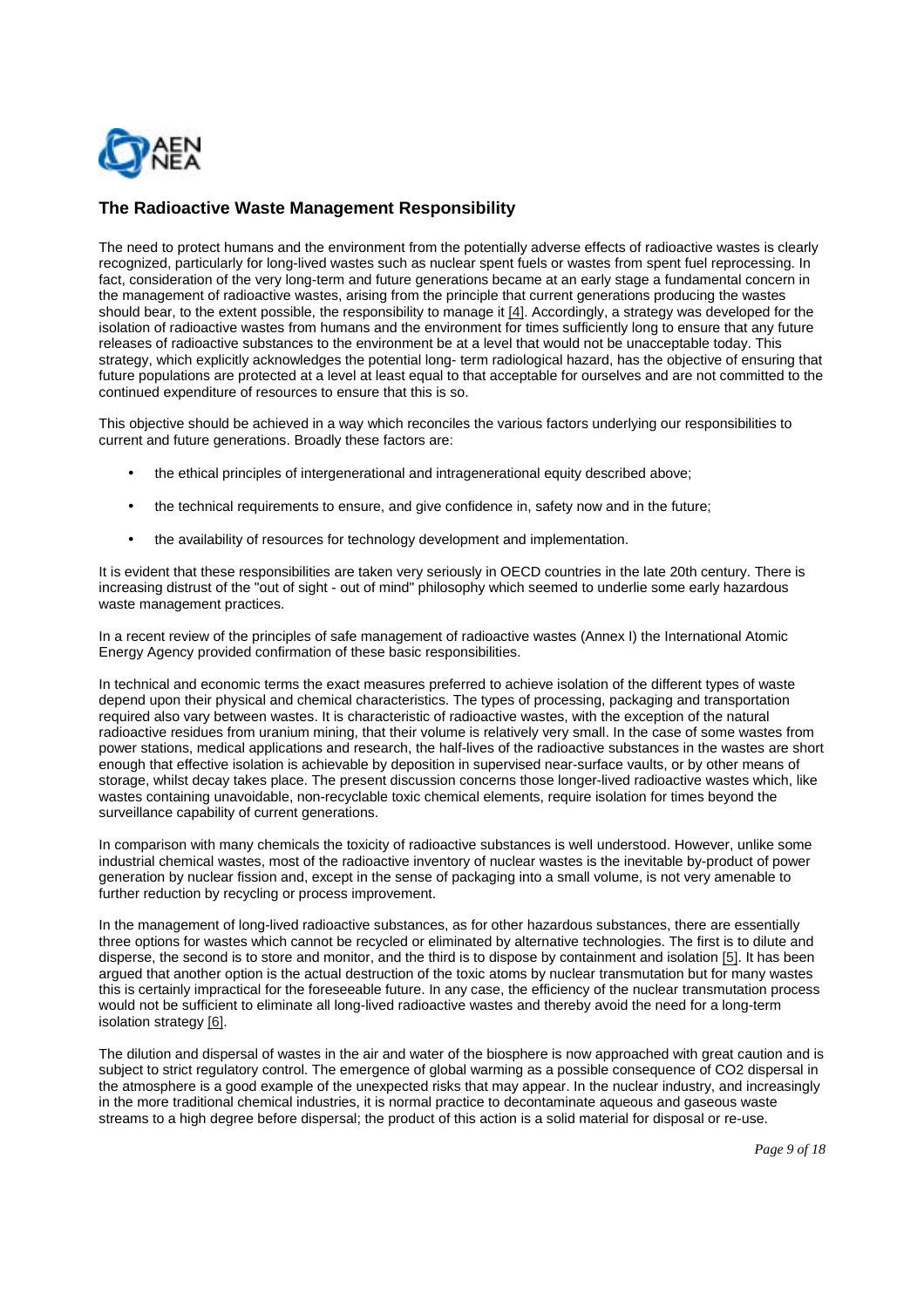

The objective of disposal is to isolate the wastes from the biosphere for extremely long periods of time, ensure that residual radioactive substances reaching the biosphere will be at concentrations that are insignificant compared, for example, with the natural background levels of radioactivity, and provide reasonable assurance that any risk from inadvertent human intrusion would be very small [7]. Geological disposal, which is discussed in more detail in the next section, is the method widely proposed for achieving this.

In almost all countries with nuclear activities, specific planning and project work leading towards geological disposal is underway. Nevertheless, in many countries there is a continuing public debate on the ethical case for geological disposal as a preferred means of passively safe isolation, and also on the question of when to implement the strategy and of its reversibility. Is the ethical course of action one in which the current generation, which has the use of the nuclear power, disposes of the associated wastes now in a way which is predicted to require no action by succeeding generations? Or should the current generation leave the wastes in supervised, retrievable stores so that future generations of technologists have all options for action open to them?

The indefinite storage and monitoring strategy has indeed a number of technical and ethical arguments in its favour, particularly if it were to be accompanied by suitable efforts to ensure continued development or improvement of options for final solutions and to ensure that financial resources would be available when needed at all times in the future. One interpretation of the concept of sustainability would support such an approach, wherein one generation would pass on to the next generation a world with "equal opportunity", and so on for the generations coming after, thus preserving options and avoiding the difficulty of predicting the far future. According to this idea of a "rolling present" the current generation would have a responsibility to provide to the next succeeding generation the skills, resources and opportunities to deal with any problem the current generation passes on. However, if the present generation delays the construction of a disposal facility to await advances in technology, or because storage is cheaper, it should not expect future generations to make a different decision. Such an approach in effect would always pass responsibility for real action to future generations and for this reason could be judged unethical.

A most significant deficiency of the indefinite storage strategy is related to the presumption of stability of future societies and their continuing ability to carry out the required safety and institutional measures. There is also a natural tendency of society to become accustomed to the existence and proximity of storage facilities and progressively to ignore the associated risks. Such risks would actually increase with time in the absence of proper surveillance and maintenance, leading at some indefinite future time to possible serious health and environmental damage. There are many well- known examples of bad environmental situations inherited from the past which show that this deficiency of a waiting strategy should not be underestimated.

What is needed is an evaluation of the good and bad aspects of alternative courses of action, given the principles listed earlier. One important factor is the argument that we cannot be sure that future society will maintain the knowledge and the institutions necessary for the protection of humans and the environment from hazards inherent in a strategy of supervised storage. Perhaps more important is the assertion that present generations have the direct benefits of nuclear power production and applications of radioisotopes in medicine and industry, and should not leave future generations to bear burdens of responsibility and resource cost if that can be avoided by action during the lifetime of current generations. Action can nevertheless be spread over several decades to resolve technical uncertainties about long-term waste isolation methods, or issues of social acceptability.

A variety of motivations influence social acceptability. Some of them are of an ethical nature, whilst others concern public opinion, trends and fashions. It is important in this respect to make a distinction between social convictions and ethical justifications, in order to avoid reducing the question of morality to one of acceptability or the question of acceptance to what can be justified ethically.

Today, the question is whether the proposed course of action is sufficiently safe and whether, given today's alternatives, it best meets the ethical principles discussed above. The answer is neither simple nor unequivocal. Existing methods, such as cost-benefit analysis and cost discounting (which cannot reasonably be applied over times longer than 20-30 years) have been considered for evaluation of intergenerational liabilities involved in different management strategies. None of them, however, can take account, quantitatively or qualitatively, of the ethical questions involved in bequeathing liabilities over many generations. In such circumstances, it should be the role of decision-makers to consider all issues, including ethics and public acceptability, to arrive at a balanced appreciation of the responsibilities of current generations to posterity.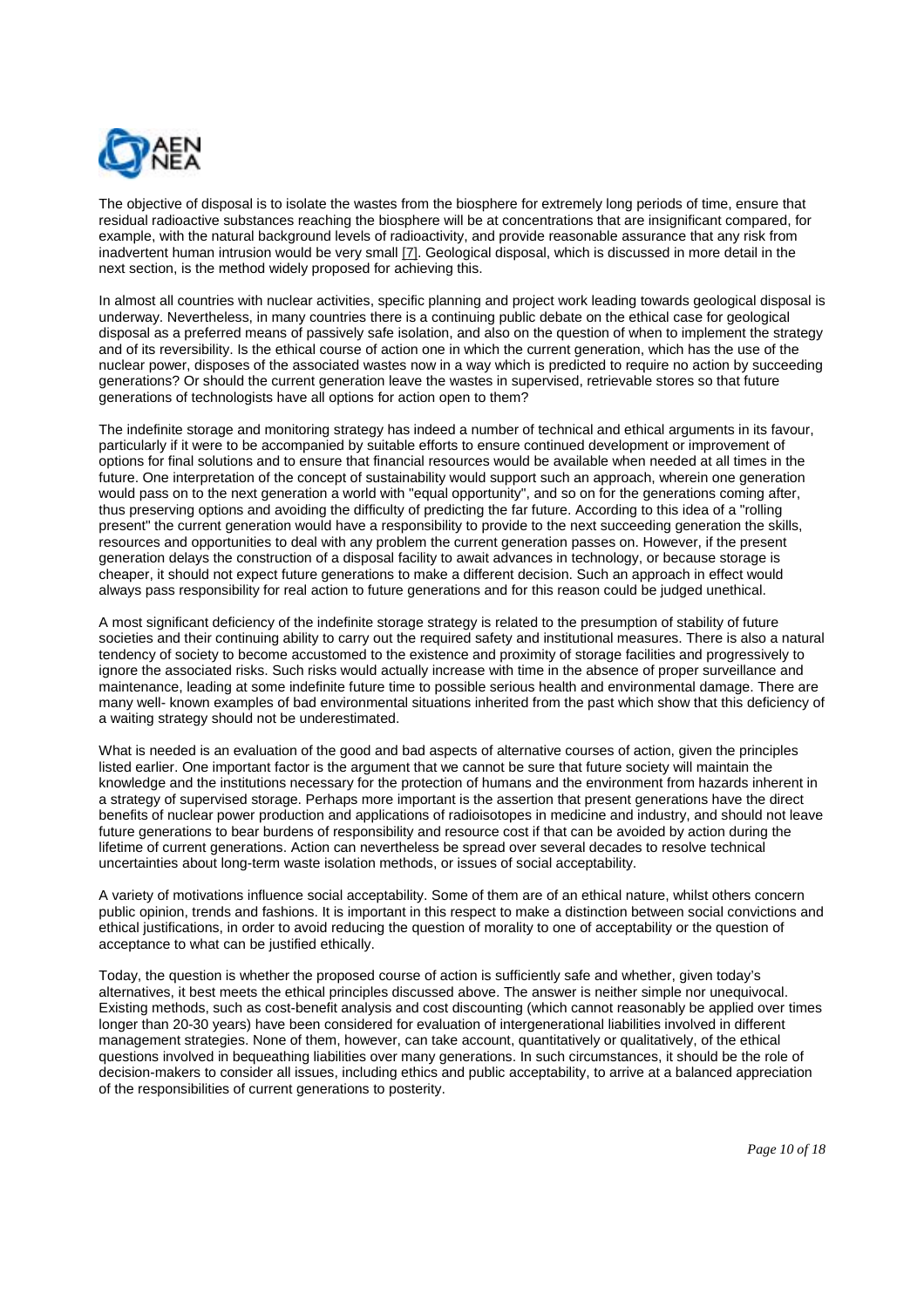

In this context, it is important to remember that the health and environment detriment from disposed radioactive wastes is planned and regulated to be always at an acceptable level, and should not therefore be seen as one of the larger liabilities which are passed to future generations. There are issues of population control, depletion of natural resources and the dispersal of chemical by-products such as carbon dioxide, sulphur oxides and nitrogen oxides which potentially have much greater global consequences.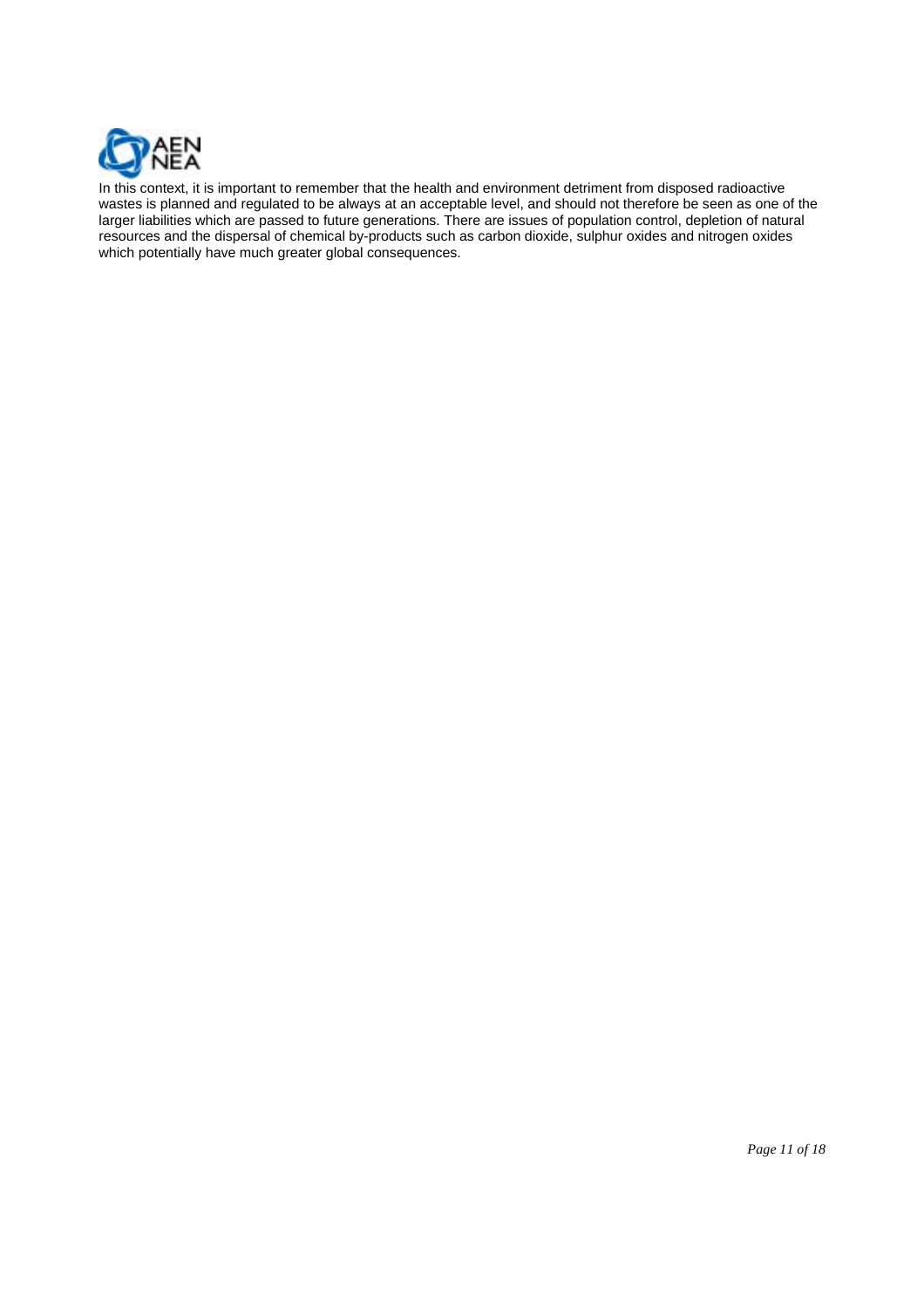

# **The Geological Disposal Strategy for Radioactive Wastes**

There is today a broad international consensus on the technical merits of the disposal of long-lived radioactive wastes in deep and stable geological formations. Through a system of multiple containment barriers, this strategy would isolate the wastes from the biosphere for extremely long periods of time, ensure that residual radioactive substances reaching the biosphere after many thousands of years would be at concentrations insignificant compared for example with the natural background of radioactivity, and render the risk from inadvertent human intrusion acceptably small. Such a final disposal solution would be essentially passive and permanent, with no requirement for further intervention or institutional control by humans, although it may be assumed that siting records and routine surveillance would in practice be maintained for many years if society evolves in a stable manner.

Other disposal options aiming at long-term isolation of wastes from the biosphere were also considered, but not pursued, during many years of evolution of the geological disposal strategy. They include:

- disposal concepts such as deposition in polar ice caps or extraterrestrial space which are difficult to implement and poorly controllable; and
- •
- disposal under the deep ocean floor, for which international agreement would be difficult to obtain.

• New options might conceivably emerge over the next few decades. Certainly research on any credible alternative disposal option should be encouraged to allow, from time to time, a reappraisal of all potential options.

Currently, geological disposal can be shown to have the potential to provide the required level and duration of isolation. Moreover, it could be reversible, in contrast to the other disposal options considered. The principle of longterm isolation used in geological disposal is already the means by which the biosphere is protected from the vastly greater quantities of toxic and radioactive minerals naturally present in the earth. It is not a cheap waste management concept, but certainly in the case of nuclear power production its cost can be recovered according to the "Polluter Pays Principle", as a small fraction of the cost of nuclear electricity.

An essential aspect of the waste isolation strategy is that long-term safety of geologic disposal must be convincingly presented, and accepted, prior to actual waste emplacement. This can be achieved through safety assessments addressing timescales far beyond the normal horizon of social and technical planning, in practice many thousands of years. Scientific and technical assessments provide the principal means to investigate, quantify and explain long-term safety of any selected disposal concept and site to the appropriate authorities and the public. Their feasibility and reliability, including uncertainties unavoidably associated with the assessment of future situations, were addressed and confirmed in a previous international Collective Opinion published by NEA in 1991 (see Annex II for the Executive Summary of this Collective Opinion).

Another important element of the geological disposal strategy is the timing of the incremental process leading to the emplacement of waste, which in many national programmes would not occur until well into the next century. The main successive phases of this process consist of conceptual and technological development, site- screening, surface and in-situ characterisation studies, selection of a site, construction and operation (waste emplacement) of an underground facility and, eventually, sealing of all the accesses, dismantling of surface installations and closing of the facility to leave it in a passively safe state. Each phase of this long sequence will last many years, if not decades, and will be subjected to public debate and close scrutiny by the regulatory authorities, who will have to be satisfied with the results obtained before giving authorisation to proceed with the next phase. It is important to note that technical safety is not dependent on any particular rate of progress through the incremental process since supervised storage of the wastes, whilst not an acceptable strategy for the long term, is itself a very safe interim procedure.

During this incremental process, scientific information will be continuously collected from observations at and around the site and will contribute to both a better understanding of the regional and local geology and to increasingly refined performance assessments. This process, which must be flexible in order to accommodate inputs from research programmes and from public consultation, would provide ample opportunity for review. At any point in the process, if there were an indication that the objectives of safe disposal could not be met, it would be possible to cease disposal operations and retrieve the wastes.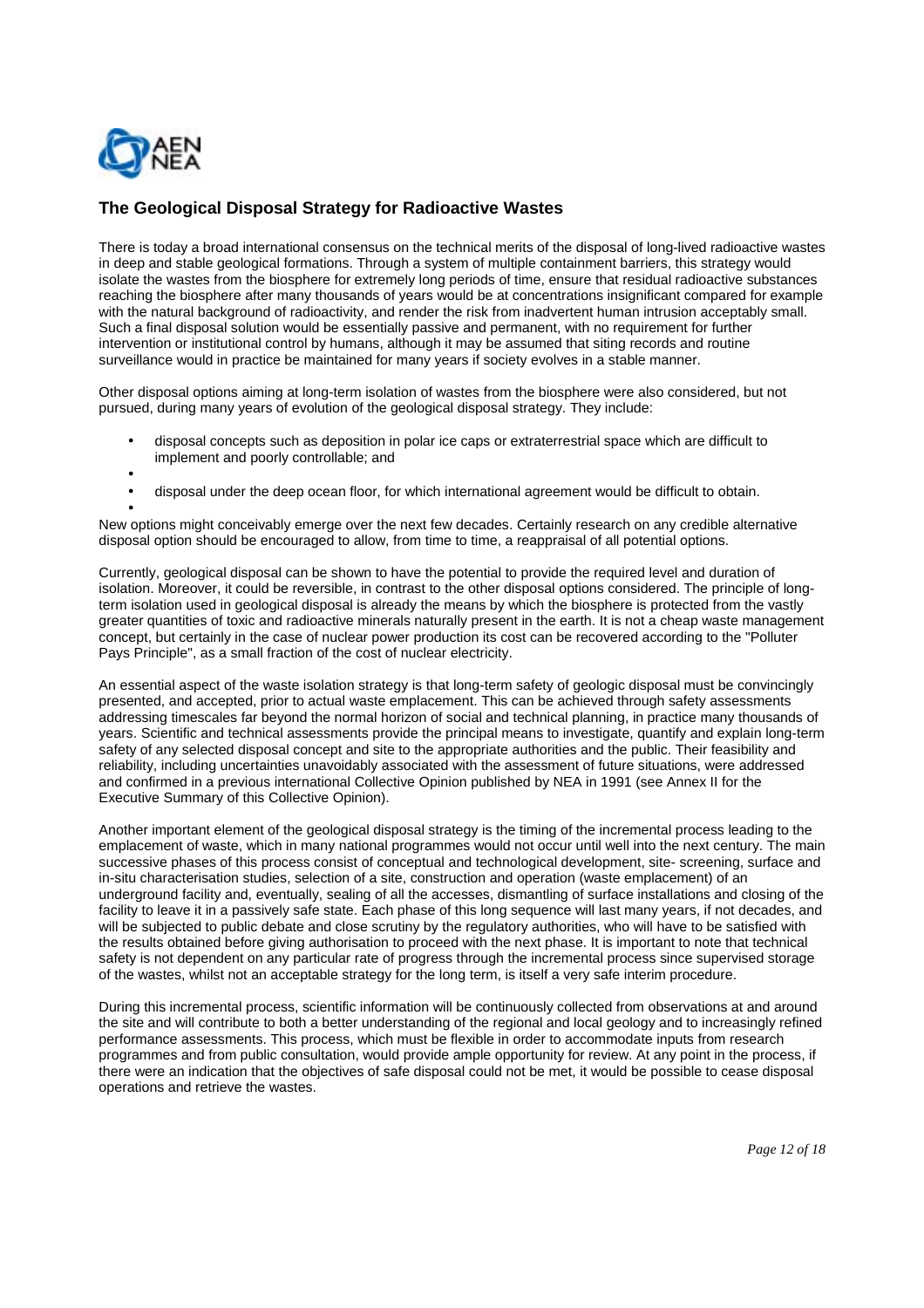

The geological disposal concept does not require deliberate provision for waste retrieval after site closure. Interventions will, in principle, never be needed after repository closure since the disposal concept requires that the presence of waste may safely be forgotten, after a period of institutional control to prevent early inadvertent intrusion. For the extreme case of retrieval from a sealed repository, engineering procedures might be difficult and costly, but not impossible, and somewhat analogous to the extraction of toxic mineral ores.

Retrievability is an important ethical consideration since deep geological disposal should not necessarily be looked at as a totally irreversible process, completely foreclosing possible future changes in policy. In this context, it should be noted that sealing of a site and its access will always require a specific decision and that such a decision could be delayed until well after the end of waste emplacement operations to continue to allow reversibility and flexibility in the process if considered necessary. Under such circumstances, the incremental process leading to the implementation of the geological disposal strategy incorporates the advantages of a temporary storage phase, as advocated by some, without letting this phase extend indefinitely.

It must be acknowledged that the most robust and passively safe system that can be devised by current generations may ultimately be compromised by the actions of a future society, through inadvertent intrusion. Consideration of the probabilities and consequences of such intrusions at well-chosen sites indicates that the risks would be very small.

Finally, the decision-making process involves representatives of the technical community and competent regulatory authorities at the national level, decision-makers at local and regional levels, and representatives of various public interest groups. An open process is required to ensure that ethical and social considerations are properly taken into account, necessitating, therefore, a broad range of participants in the process. All national geological disposal programmes recognise the need for such procedures, notably to allow the communities affected by the selection of specific sites to be consulted and to participate appropriately in decision-making.

What is clear is that environmental consciousness continues to evolve and will play an increasingly important role in technological decision-making. In the field of radioactive waste management, which is supported by strong international co-operation in research and development, experts have published a wealth of information on technical issues (including NEA "Collective Opinions"), but less attention has been drawn to the ethical basis of the plans. It is for this reason that the decision was taken to publish, in this Collective Opinion, the ethical principles which underly the strategies for deep disposal of radioactive wastes.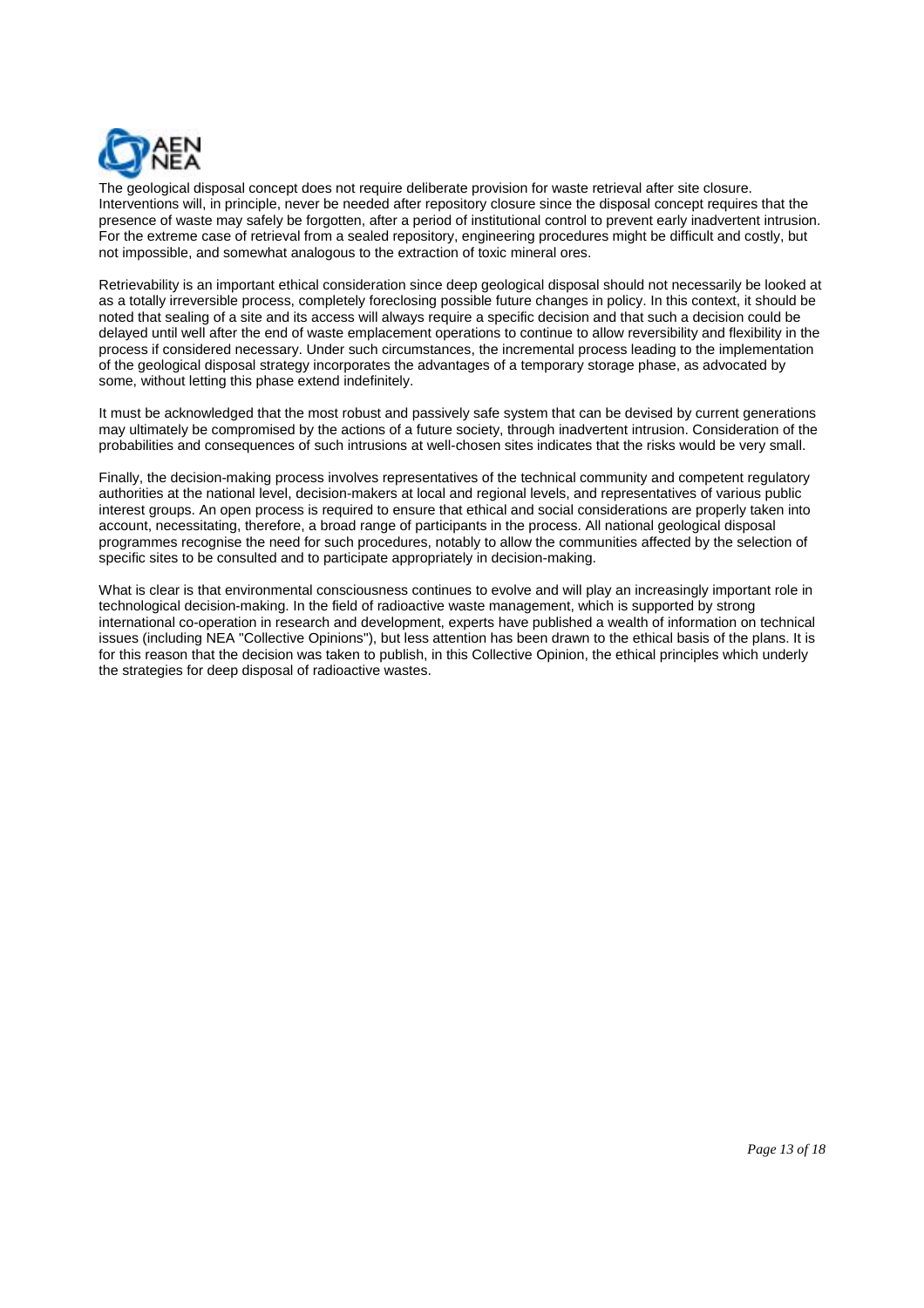

# **References**

Environmental and Ethical Aspects of Long-lived Radioactive Waste Disposal, Proceedings of an International Workshop organised by the Nuclear Energy Agency in co-operation with the Environment Directorate, Paris, 1-2 September 1994, OECD Documents.

Our Common Future. World Commission on Environment and Development, New York, Oxford University Press, 1987.

The Concise Oxford Dictionary, Clarendon Press 1991; definition of "ethical".

US National Research Council. The Disposal of Radioactive Waste on Land. National Academy of Sciences - National Research Council, Washington, September 1957.

Technical Appraisal of the Current Situation in the Field of Radioactive Waste Management. A Collective Opinion by the Radioactive Waste Management Committee, OECD, Paris 1985.

"Statement by the NEA Radioactive Waste Management Committee (RWMC) on the Partitioning and Transmutation of Actinides" (April 1992), published in the NEA Nuclear Waste Bulletin, No. 7, July 1992.

Safety Assessment of Radioactive Waste Repositories, Proceedings of an NEA/IAEA/CEC Symposium, Paris, October 1989, published by OECD, 1990.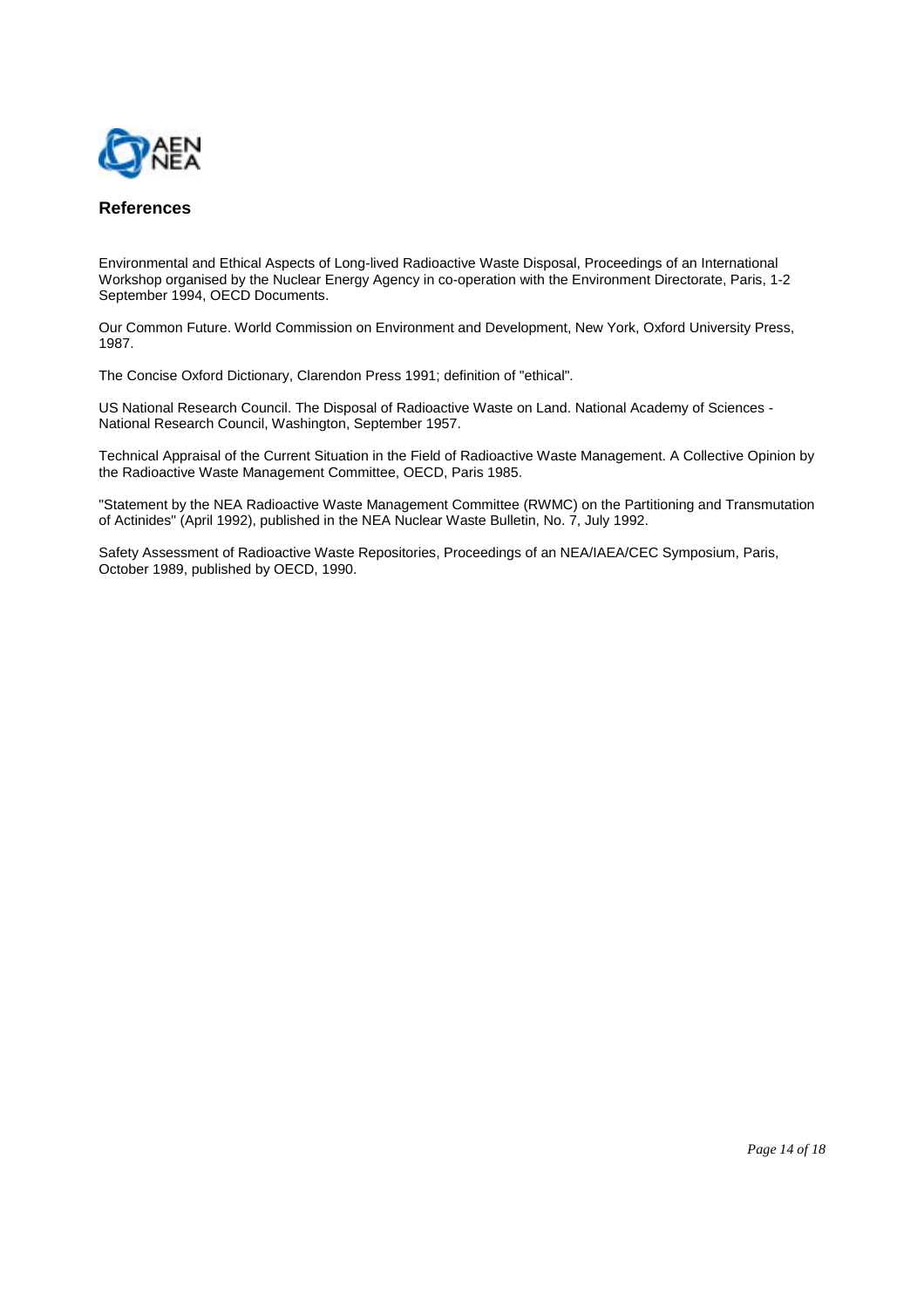

# **Annexe I**

IAEA Safety Fundamentals: the Principles of Radioactive Waste Management (Extract from Safety Series no III-F - An IAEA publication within the RADWASS programme)

#### **Fundamental Principles of Radioactive Waste Management**

### **Principle 1** Protection of Human Health

Radioactive waste shall be managed in such a way as to secure an acceptable level of protection for human health.

**Principle 2** Protection of the environment

Radioactive waste shall be managed in such a way as to provide an acceptable level of protection of the environment.

### **Principl**

# **e 3 Protection beyond national borders**

Radioactive waste shall be managed in such a way as to assure that possible effects on human health and the environment beyond national borders will be taken into account.

## **Principle**

# **<sup>4</sup> Protection of future generations**

Radioactive waste shall be managed in such a way that predicted impacts on the health of future generations will not be greater than relevant levels of impact that are acceptable today.

### **Principle 5 Burdens on future generations**

Radioactive waste shall be managed in such a way that will not impose undue burdens on future generations.

# **Principl**

### **e 6 National legal framework**

Radioactive waste shall be managed within an appropriate national legal framework including clear allocation of responsibilities and provision for independent regulatory functions.

**Principle 7** Control of radioactive waste generation

# Generation of radioactive waste shall be kept to the minimum practicable.

#### **Principle 8 Radioactive waste generation and management interdependencies**

Interdependencies among all steps in radioactive waste generation and management shall be appropriately taken into account.

#### **Principle 9** Safety of facilities

The safety of facilities for radioactive waste management shall be appropriately assured during their lifetime.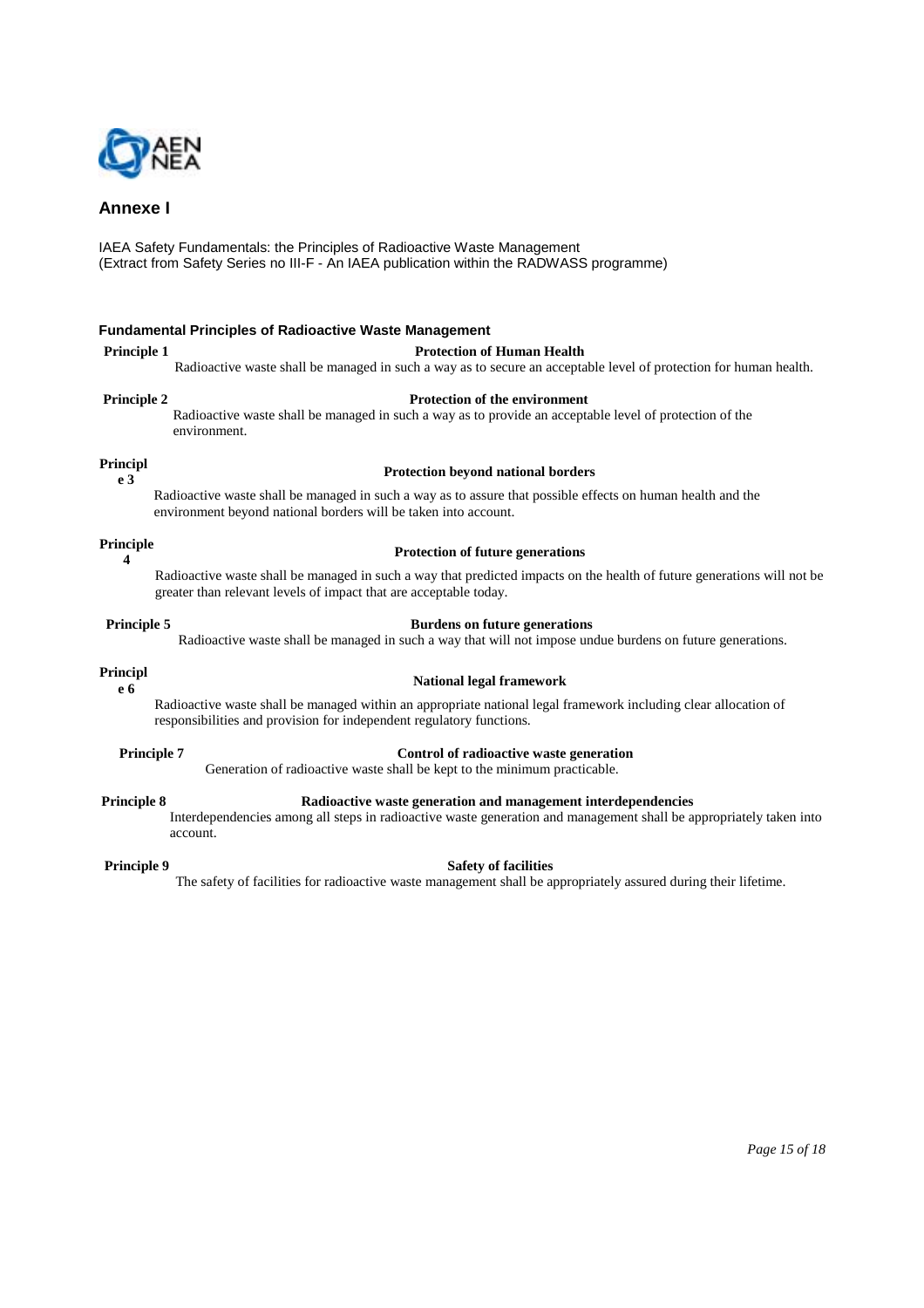

# **Annexe II**

### **Executive Summary of the Previous International Collective Opinion on Safety Assessments**

"Radioactive waste disposal systems are designed to isolate the waste from humans and the environment for the necessary times to ensure that no potential future releases of radioactive substances to the environment would constitute an unacceptable risk. Such systems have been built at or near the surface for low-level and short-lived wastes, and are widely envisaged to be built deep underground in geological formations for high- level and long-lived wastes.

The long-term safety of any hazardous waste disposal system must be convincingly shown prior to its implementation. For radioactive wastes, safety assessments over timescales far beyond the normal horizon of social and technical planning have already been conducted in many countries. These assessments provide the principal means to investigate, quantify, and explain long-term safety of each selected disposal concept and site for the appropriate authorities and the public. Such assessments are based on four main elements: definition of the disposal system and its environment, identification of possible processes and events that may affect the integrity of the disposal system, quantification of the radiological impact by predictive modelling, and description of associated uncertainties.

The NEA Radioactive Waste Management Committee and the IAEA International Radioactive Waste Management Advisory Committee have carefully examined the current scientific methods for safety assessments of radioactive waste disposal systems, as briefly summarised in this report. The Committees have also reviewed the experience now available from using safety assessment methods in many countries, for different disposal concepts and formations, and in the framework of both nationally and internationally conducted studies, as referenced in this report.

Following this review, the NEA Radioactive Waste Management Committee and the IAEA International Radioactive Waste Management Advisory Committee:

- recognise that a correct and sufficient understanding of proposed disposal systems is a basic prerequisite for conducting meaningful safety assessments,
- note that the collection and evaluation of data from proposed disposal sites are the major tasks on which further progress is needed,
- acknowledge that significant progress in the ability to conduct safety assessment has been made,
- acknowledge that quantitative safety assessments will always be complemented by qualitative evidence, and
- note that safety assessment methods can and will be further developed as a result of ongoing research work.

Keeping these considerations in mind, the two Committees:

- confirm that safety assessment methods are available today to evaluate adequately the potential long-term radiological impacts of a carefully designed radioactive waste disposal system on humans and the environment, and
- consider that appropriate use of safety assessment methods, coupled with sufficient information from proposed disposal sites, can provide the technical basis to decide whether specific disposal systems would offer to society a satisfactory level of safety for both current and future generations.

This Collective Opinion is endorsed by the CEC Experts for the Community Plan of Action in the Field of Radioactive Waste Management."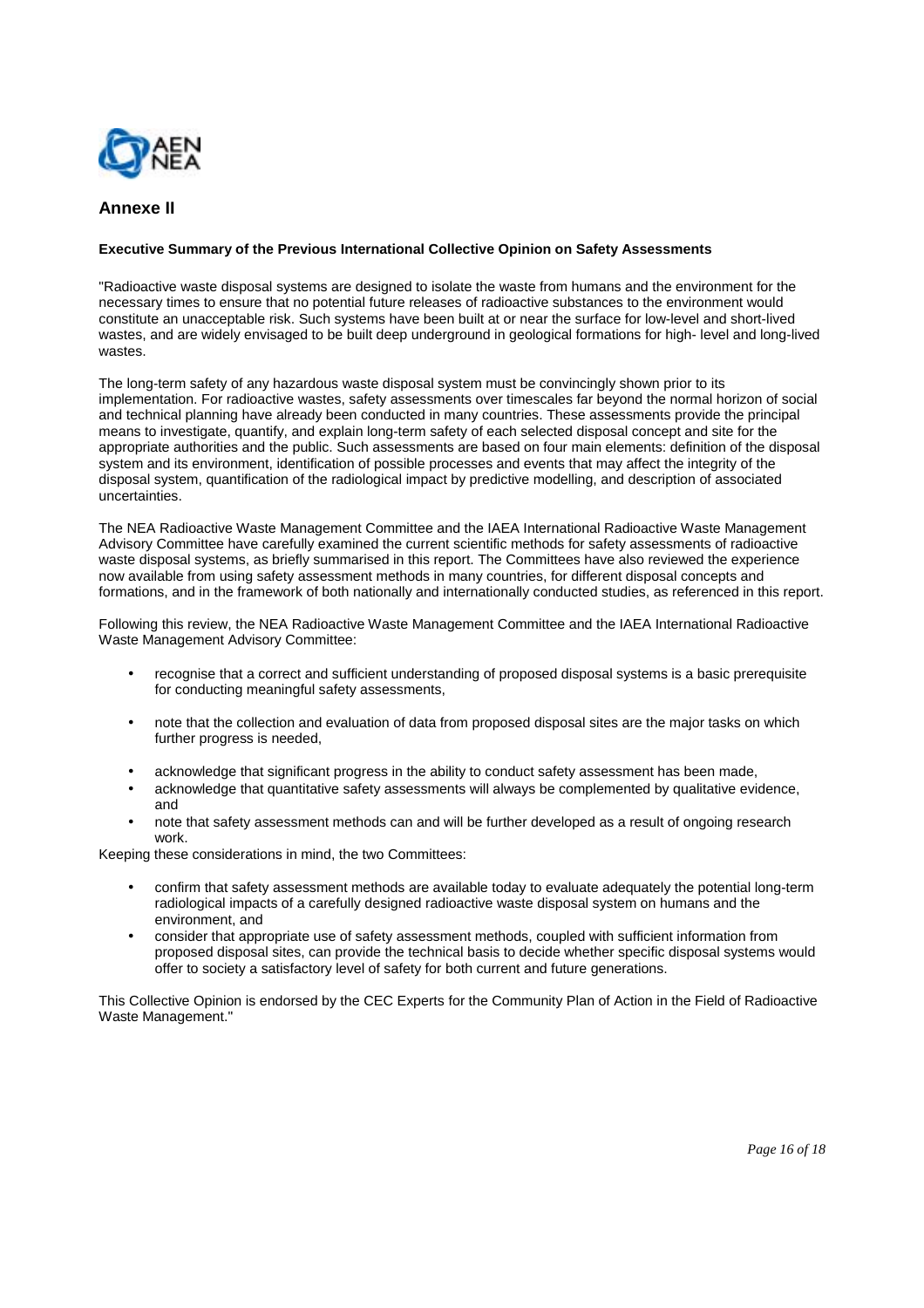

# **Annexe III**

## **List of Radioactive Wste Management Committee Members**

(who took part in the deliberations concerning this Collective Opinion)

| Australia            | Dr. G. DURANCE, Australian Nuclear Science and Technology Organization (ANSTO).<br>Dr. R. JEFFREE, Australian High Commission, London.                   |
|----------------------|----------------------------------------------------------------------------------------------------------------------------------------------------------|
|                      |                                                                                                                                                          |
| Austria              | Dr. P. KREJSA, Österreichisches Forschungszentrum Seibersdorf.                                                                                           |
| Belgium              | Dr. F. DECAMPS, Organisme national des déchets radioactifs et des matières fissiles (ONDRAF).<br>Dr. P. DEJONGHE, Centre d'étude de l'énergie nucléaire. |
| Canada               | Dr. C.J. ALLAN, Physical and Environment Sciences, Atomic Energy of Canada Limited,                                                                      |
|                      | Whiteshell Laboratories.                                                                                                                                 |
|                      | Mr. K. BRAGG, Wastes and Impacts Division, Atomic Energy Control Board.                                                                                  |
|                      | Dr. P.A. BROWN, Radioactive Waste and Radiation, Natural Resources Canada.                                                                               |
| Finland              | Mr. E.J. RUOKOLA, Finnish Centre for Radiation and Nuclear Safety, Nuclear Safety Department.                                                            |
| Finland (cont'd)     | Dr. S. VUORI, Technical Research Centre of Finland, VTT ENERGY.                                                                                          |
| France               | Mr. D. ALEXANDRE, Département Stockage Déchets, Commissariat à l'Energie Atomique.                                                                       |
|                      | Mr. M. ALLÈGRE, Agence nationale pour la gestion des déchets radioactifs (ANDRA).                                                                        |
|                      | Mr. P. BARBER, Agence nationale pour la gestion des déchets radioactifs (ANDRA).                                                                         |
|                      | Mr. J. LEFÈVRE, Direction du Cycle du Combustible, Commissariat à l'énergie atomique.                                                                    |
|                      | Dr. M. BLOSER, Federal Ministry of the Environment, Nature Conservation and Nuclear Safety                                                               |
| Germany              | (BMU).                                                                                                                                                   |
|                      | Dr. D. LUMMERZHEIM, Bundesministerium für Forschung und Technologie.                                                                                     |
|                      | Professor Dr. H. RÖTHEMEYER, Nuclear Waste Disposal, Bundesamt für Strahlenschutz.                                                                       |
| Ireland              | Mr. F.J. TURVEY, Radiological Protection Institute of Ireland.                                                                                           |
| Italy                | Mr. G.F. ELETTI, Direzione per la Sicurezza Nucleare e Protezione Sanitaria (ANPA).                                                                      |
|                      | Mr. G. GROSSI, Direzione per la Sicurezza Nucleare e Protezione Sanitaria (ANPA).                                                                        |
|                      | Mr. P. RISOLUTI, National Committee for Research and Development of Nuclear and Alternative                                                              |
|                      | Energy Sources (ENEA).                                                                                                                                   |
| Japan                | Mr. S. MASUDA, Power Reactor and Nuclear Fuel Development Corporation (PNC).                                                                             |
|                      | Dr. S. MURAOKA, Japan Atomic Energy Research Institute (JAERI).                                                                                          |
| Japan (cont'd)       | Mr. M. TAKAHASHI, Japan Atomic Energy Research Institute (JAERI).                                                                                        |
|                      | Mr. M. URAGAMI, Steering Committee on High-level Radioactive Waste Project.                                                                              |
| Spain                | Mr. A. RODRIGUEZ BECEIRO, Spanish Radioactive Waste Management Company (ENRESA).                                                                         |
|                      | Mr. A. URIARTE HUEDA, Energy Research Centre (CIEMAT).                                                                                                   |
| Sweden               | Mr. S. NORRBY, Swedish Nuclear Power Inspectorate (SKI).                                                                                                 |
|                      | Mr. P.-E. AHLSTRÖM, Swedish Nuclear Fuel and Waste Management Company (SKB).                                                                             |
|                      | Dr. J.O. SNIHS, Swedish Radiation Protection Institute (SSI).                                                                                            |
| Switzerland          | Dr. Ch. McCOMBIE, Swiss National Cooperative for the Disposal of Radioactive Waste (NAGRA).                                                              |
|                      | Dr. A. ZURKINDEN, Swiss Nuclear Safety Inspectorate.                                                                                                     |
|                      | Dr. B. WIELAND, Federal Energy Office.                                                                                                                   |
| United Kingdom       | Dr. S. BROWN, Department of the Environment.                                                                                                             |
|                      | Dr. J. HOLMES, United Kingdom NIREX Ltd.                                                                                                                 |
| <b>United States</b> | Dr. D.R. ANDERSON, Sandia National Laboratories.                                                                                                         |
|                      | Mr. R.M. BERNERO, Office of Nuclear Material Safety and Safeguards, Nuclear Regulatory                                                                   |
|                      | Commission (NRC).                                                                                                                                        |
|                      | Dr. M. KNAPP, Office of Nuclear Material Safety and Safeguards, Nuclear Regulatory Commission<br>$(NRC)$ .                                               |
|                      | Mr. J. SALTZMAN, Office of Civilian Radioactive Waste Management, Department of Energy                                                                   |
|                      | (DOE).                                                                                                                                                   |
| CEC                  | Mr. K.H. SCHALLER, DG XI, European Commission.                                                                                                           |
| IAEA                 | Mr. D.E. SAIRE, Division of Nuclear Fuel Cycle and Waste Management, International Atomic                                                                |
|                      | Energy Agency.                                                                                                                                           |
| <b>OECD</b>          | Mrs. E. ROSINGER, Deputy Director.                                                                                                                       |
|                      |                                                                                                                                                          |